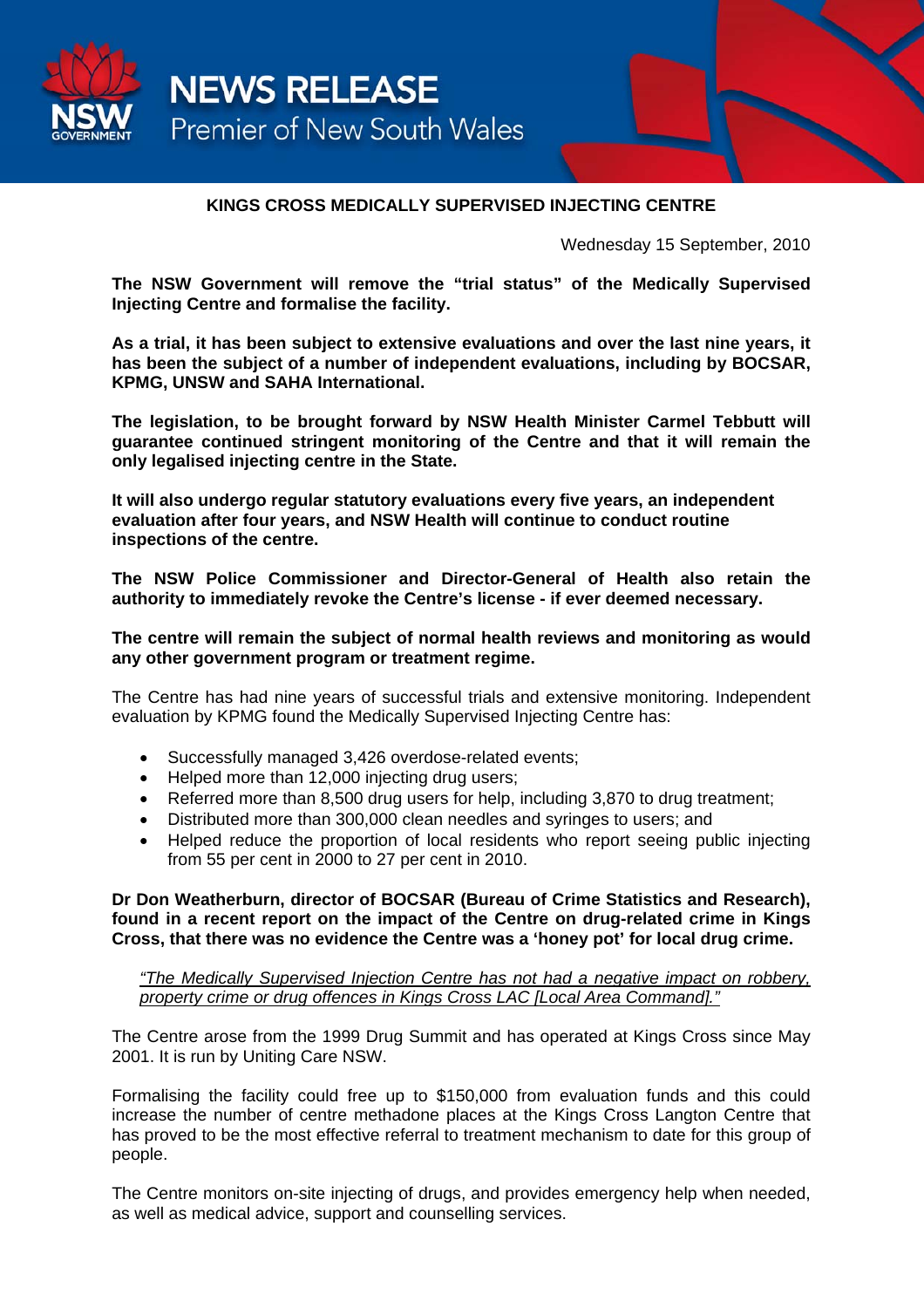Consecutive independent reviews of the centre showed that it has met its objectives of:

- Reducing drug overdoses and deaths;
- Providing a gateway to treatment and counseling;
- Reducing public injection and the problem of discarded needles; and
- Reducing blood borne disease such as HIV and Hepatitis C.

The Centre's operation is funded from confiscated proceeds of crime. No funding is diverted from treatment programs.

Premier Kristina Keneally today made the announcement about the future of the Centre with Deputy Premier and Minister for Health, Carmel Tebbutt.

### **"Since 2001, this facility has helped reduce overdoses, save lives, help drug users get treatment, and reduce the spread of disease," Ms Keneally said.**

## **"The Centre was a ground breaking initiative from former Premier Bob Carr, and today I'm taking the next step: moving to end its ongoing trial status, and give it certainty.**

"The Centre has referred thousands of people for help, distributed hundreds of thousands of needles, and reduced instances of public injecting," Ms Keneally said.

### **"The Centre has made a positive difference to people's lives, including Kings Cross residents, and that's why we want to provide it with more certainty.**

"That said, we recognise there are strong views on this issue, and will continue the strong regime of monitoring, measuring and evaluating the facility.

"Under the legislation, the Government would ask the Police Commissioner and Director-General of NSW Health to continue to oversee the Centre."

Ms Tebbutt said the Medically Supervised Injecting Centre had been instrumental in reaching marginalised and long-term drug users who do not engage in treatment.

"In establishing the Centre as a trial, the Government recognised something had to be done to provide users in the area with better help and support," Ms Tebbutt said.

"Many of the people the facility reaches are homeless, jobless, recently out-of-prison, or suffering mental health problems.

#### **"Through the Centre, we are providing much needed help to the people most at risk from overdose death, disease and street violence.**

"Throughout the trial, the Centre has been successful in decreasing overdose deaths and helping users access treatment.

## **"In its recent review, KMPG found that 40 per cent of drug users had not sought drug treatment before using the Centre."**

Ms Tebbutt thanked the Reverend Harry Herbert, Executive Director of Uniting Care NSW/ACT, the Centre's medical director, Dr Marianne Jauncey, and previous directors, Dr Ingrid van Beek and Dr Hester Wilson for their leadership of the Centre.

"In particular, I wish to thank the workers at the Centre who have saved lives and helped people get their lives back on track after long periods of addiction," Ms Tebbutt said.